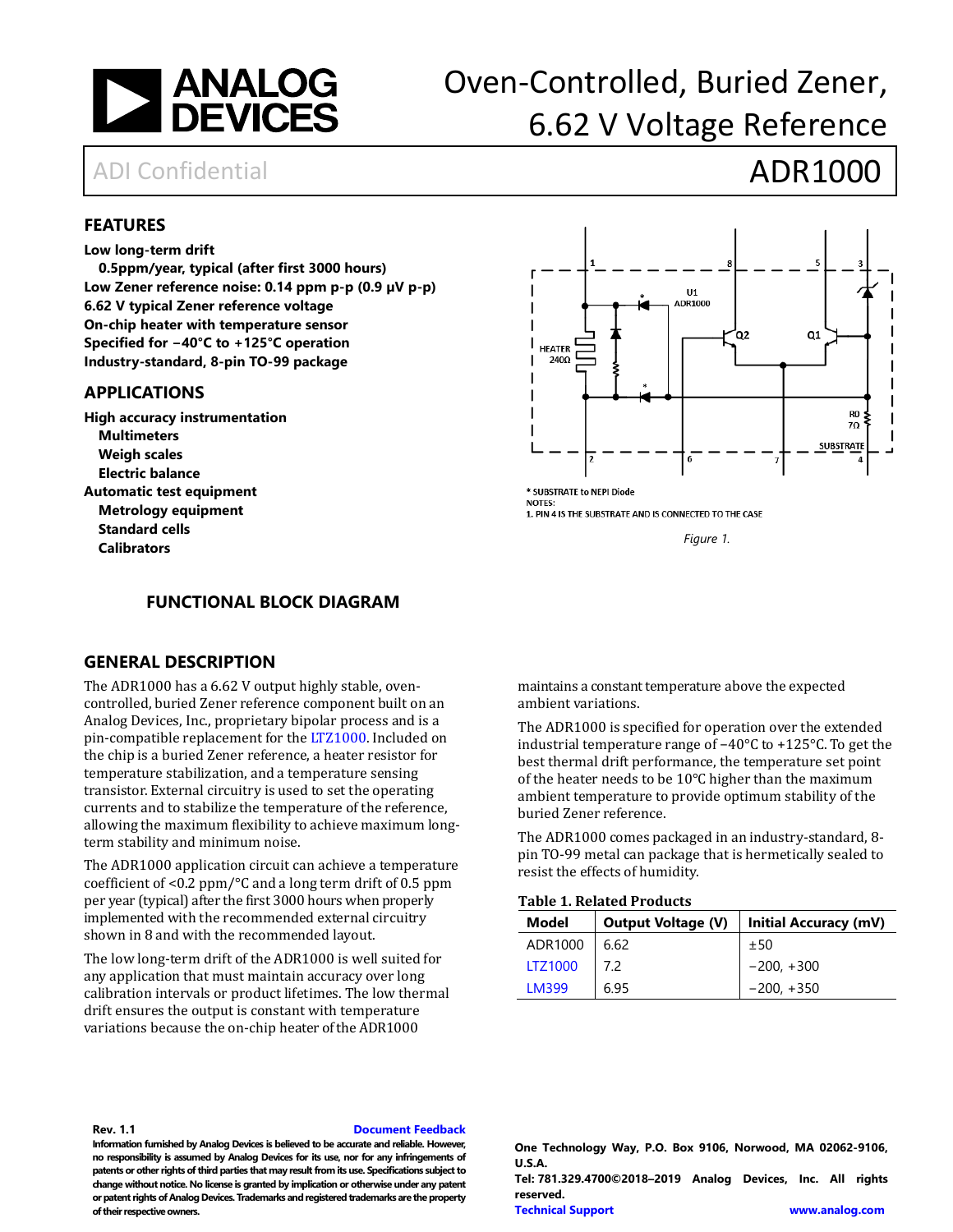## **TABLE OF CONTENTS**

### <span id="page-1-0"></span>**REVISION HISTORY**

#### 5/2021**— Rev. 1.0 to Rev. 1.1**

#### 5/2021**— Rev. SpA to Rev. 1.0**

| Added Table 8: Application Circuit Thermocouple Attenuation Factors 10 |  |
|------------------------------------------------------------------------|--|
|                                                                        |  |

#### **5/2019—Rev. Sp0 to Rev. SpA**

| Changes to Features Section and General Description |  |
|-----------------------------------------------------|--|
|                                                     |  |
|                                                     |  |
|                                                     |  |
|                                                     |  |
| Changes to Heater Headroom Considerations Section 8 |  |
|                                                     |  |
|                                                     |  |

#### **8/2018—Revision Sp0: Initial Version**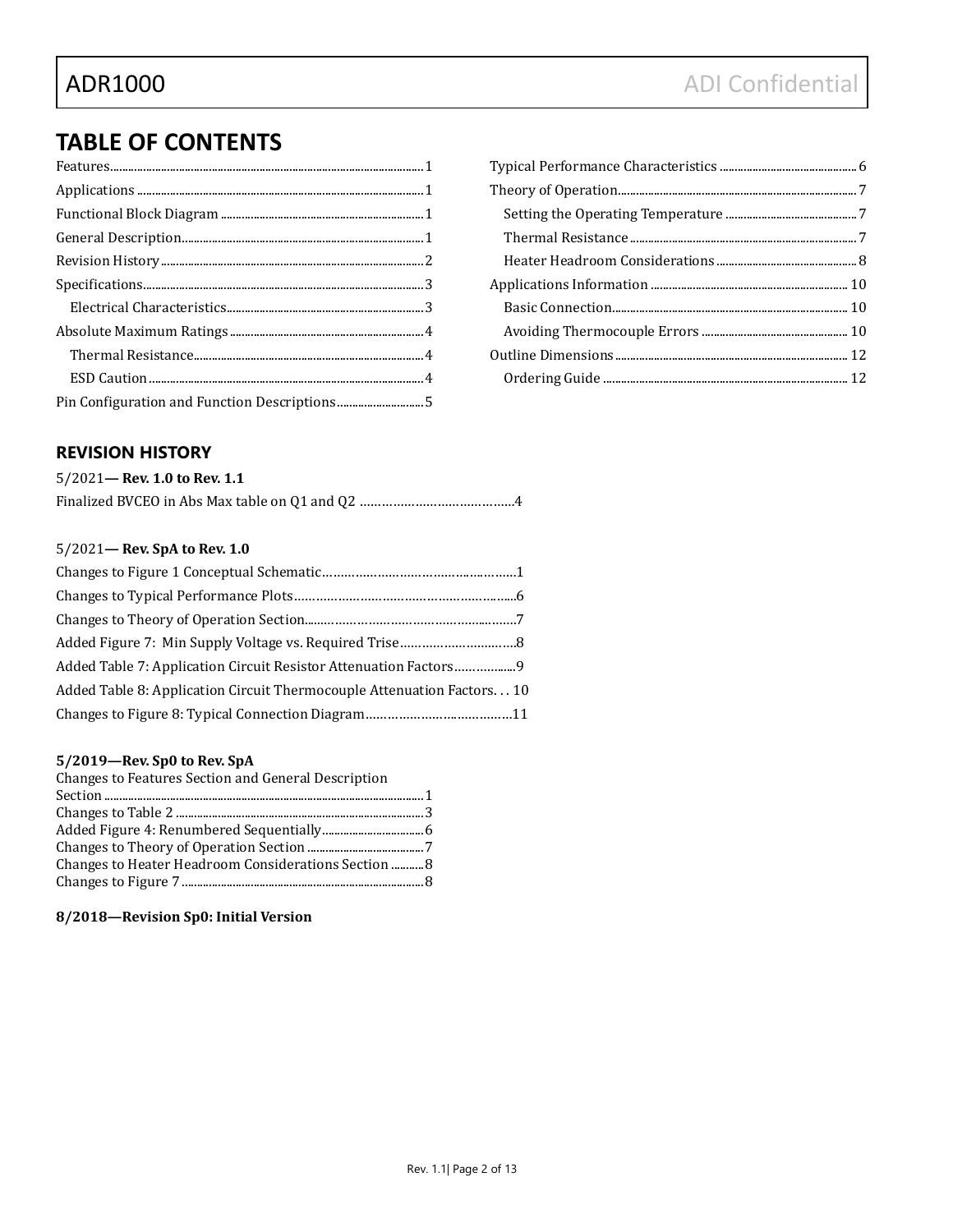## <span id="page-2-0"></span>**SPECIFICATIONS**

### <span id="page-2-1"></span>**ELECTRICAL CHARACTERISTICS**

 $T_A = 25^{\circ}C$ , unless otherwise noted.

### **Table 2.**

| <b>Parameter</b>                                    | Symbol                   | <b>Test Conditions/Comments</b>                                                                                  | Min  | <b>Typ</b>   | <b>Max</b> | Unit          |
|-----------------------------------------------------|--------------------------|------------------------------------------------------------------------------------------------------------------|------|--------------|------------|---------------|
| ZENER REFERENCE VOLTAGE (V <sub>BZ1</sub> +         | VREF                     | Zener current $(l_{BZ1}) = 5$ mA,                                                                                | 6.57 | 6.62         | 6.67       | $\vee$        |
| $VBEQ1$ <sup>1</sup>                                |                          | $ICQ1 current (ICQ1) = 100 \muA$                                                                                 |      |              |            |               |
|                                                     |                          | $I_{BZ1} = 1$ mA, $I_{CQ1} = 100$ µA                                                                             | 6.54 | 6.59         | 6.64       | $\mathsf{V}$  |
| ZENER LEAKAGE CURRENT                               | $I_{Z}$                  | Zener voltage $(V_Z) = 5 V$                                                                                      |      | $\mathbf{1}$ | 1.5        | μA            |
| ZENER REFERENCE NOISE ( $VZ$ +<br>V <sub>BEQ1</sub> | $e_{N,p-p}$              | $I_{BZ1}$ = 5 mA, $I_{CO1}$ = 100 µA, 0.1 Hz < f < 10<br>Hz                                                      |      | 0.14         |            | ppm p-p       |
|                                                     |                          |                                                                                                                  |      | 0.9          |            | µV p-p        |
|                                                     | e <sub>N</sub>           | $I_{BZ1} = 5$ mA, $I_{CO1} = 100$ µA                                                                             |      |              |            |               |
|                                                     |                          | $f = 0.1 Hz$                                                                                                     |      | 300          |            | nV/√Hz        |
|                                                     |                          | $f = 10 Hz$                                                                                                      |      | 30           |            | nV/√Hz        |
|                                                     |                          | $f = 1$ kHz                                                                                                      |      | 24           |            | nV/√Hz        |
| <b>HEATER RESISTANCE</b>                            | $R_{\rm HTR}$            | Heater current ( $I_{HEATER}$ ) = 1 mA                                                                           | 230  | 242          | 255        | Ω             |
| <b>BREAKDOWN VOLTAGE</b>                            |                          |                                                                                                                  |      |              |            |               |
| Heater                                              | <b>BV<sub>HTR</sub></b>  | $I_{HEATER}$ < 10 $\mu$ A to Pin 4 ( $I_{ZSET}$ )                                                                | 70   | 80           |            | $\vee$        |
| Transistor Q1                                       | <b>BV<sub>CEO</sub></b>  | $I_{CO1}$ < 10 µA                                                                                                | 5    | 30           |            | $\vee$        |
| Transistor Q2                                       | <b>BV<sub>CEO</sub></b>  | $I_{CQ2}$ current ( $I_{CQ2}$ ) < 10 µA                                                                          | 25   | 55           |            | V             |
| <b>CURRENT GAIN</b>                                 |                          |                                                                                                                  |      |              |            |               |
| Q1                                                  | $h_{FE_Q1}$              | $I_{CO1}$ = 100 µA, $V_{CE}$ = 600 mV                                                                            | 280  | 400          | 520        | A/A           |
| Q <sub>2</sub>                                      | $h_{FE_Q2}$              | $I_{CQ1}$ = 100 µA, $V_{CE}$ = 600 mV                                                                            | 190  | 300          | 410        | A/A           |
| <b>TEMPERATURE COEFFICIENT</b>                      | <b>TCV<sub>REF</sub></b> | Using the circuit shown in Figure 8 with the                                                                     |      | <0.2         |            | ppm/°C        |
|                                                     |                          | recommended layout                                                                                               |      |              |            |               |
| THERMAL HYSTERESIS                                  | $\Delta V_{REF\_TH}$     | $I_{BZ1}$ = 5 mA, $I_{CO1}$ = 100 µA, $\Delta T_A$ = 100°C                                                       |      | 1            |            | ppm           |
|                                                     |                          |                                                                                                                  |      | 6.62         |            | μV            |
| <b>THERMAL RESISTANCE</b>                           | $\Theta_{JA}$            | $Time = 5 minutes$                                                                                               |      | 216          |            | $\degree$ C/W |
| LONG-TERM DRIFT                                     | $\Delta V_{REF\_LTD}$    | $I_{BZ1} = 5$ mA, $I_{CQ1} = 100$ µA, T <sub>A</sub> = 25°C,<br>chip set temperature ( $T_{\text{SET}}$ ) = 75°C |      |              |            |               |
|                                                     |                          | 200 hours (early life drift)                                                                                     |      | 8.9          |            | ppm           |
|                                                     |                          | 1000 hours                                                                                                       |      | 7.7          |            | ppm           |
|                                                     |                          | 2000 hours                                                                                                       |      | 6.6          |            | ppm           |
|                                                     |                          | 3000 hours                                                                                                       |      | 6.2          |            | ppm           |
|                                                     |                          | 1 year (after first 3000 hours)                                                                                  |      | 0.5          |            | ppm           |

<span id="page-2-2"></span> $1$  V<sub>BZ1</sub> is the buried Zener diode voltage, and V<sub>BEQ1</sub> is the base emitter voltage of the temperature compensating transistor.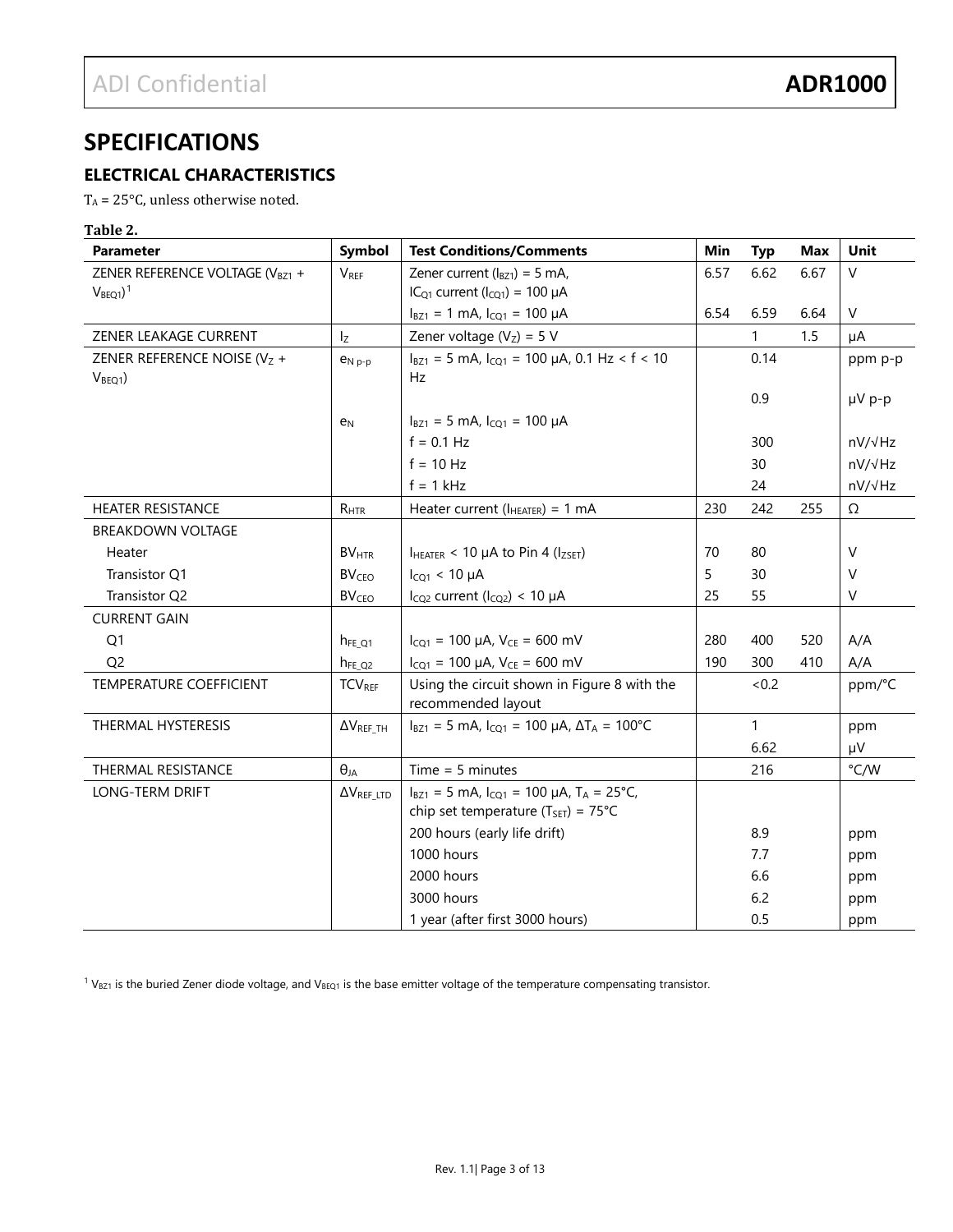## <span id="page-3-0"></span>**ABSOLUTE MAXIMUM RATINGS**

#### **Table 3.**

| Parameter                                   | Rating                                 |
|---------------------------------------------|----------------------------------------|
| Heater to Substrate (Pin 4)                 | 40 V                                   |
| Q1 Collector to Emitter                     | 15 <sub>V</sub>                        |
| Q2 Collector to Emitter                     | 28 V                                   |
| Emitter to Base Reverse Bias (Q1 and<br>Q2) | 2 V                                    |
| Substrate Forward Bias                      | 0.1V                                   |
| Storage Temperature Range                   | $-65^{\circ}$ C to<br>$+150^{\circ}$ C |
| Operating Temperature Range                 | $-40^{\circ}$ C to<br>$+125^{\circ}$ C |
| Junction Temperature Range                  | $-65^{\circ}$ C to<br>$+150^{\circ}$ C |
| Lead Temperature, Soldering (10 sec)        | $300^{\circ}$ C                        |
| Electrostatic Discharge (ESD) Rating        |                                        |
| Human Body Model (HBM)                      | $2$ kV                                 |

Stresses at or above those listed under Absolute Maximum Ratings may cause permanent damage to the product. This is a stress rating only; functional operation of the product at these or any other conditions above those indicated in the operational section of this specification is not implied.

Operation beyond the maximum operating conditions for extended periods may affect product reliability.

### <span id="page-3-1"></span>**THERMAL RESISTANCE**

Thermal performance is directly linked to PCB design and operating environment. Close attention to PCB thermal design is required.

#### **Table 4. Thermal Resistance1**

| <b>Package Type</b> | $\theta_{JA}$    | $\theta_{\rm JC}$ | Unit          |
|---------------------|------------------|-------------------|---------------|
| $H-08$              |                  |                   |               |
| 1-Layer JEDEC Board | N/A <sup>1</sup> | N/A <sup>1</sup>  | °C/W          |
| 2-Layer JEDEC Board | 216              | N/A <sup>1</sup>  | $\degree$ C/W |

<sup>1</sup> N/A means not applicable.

#### <span id="page-3-2"></span>**ESD CAUTION**



ESD (electrostatic discharge) sensitive device. Charged devices and circuit boards can discharge without detection. Although this product features patented or proprietary protection circuitry, damage may occur on devices subjected to high energy ESD. Therefore, proper ESD precautions should be taken to avoid performance degradation or loss of functionality.

**Rev. 1.1 [Document Feedback](https://form.analog.com/Form_Pages/feedback/documentfeedback.aspx?doc=ADR1000.pdf&product=ADR1000&rev=SpA)**

**Information furnished by Analog Devices is believed to be accurate and reliable. However, no responsibility is assumed by Analog Devices for its use, nor for any infringements of patents or other rights of third parties that may result from its use. Specifications subject to change without notice. No license is granted by implication or otherwise under any patent or patent rights of Analog Devices. Trademarks and registered trademarks are the property of their respective owners.**

**One Technology Way, P.O. Box 9106, Norwood, MA 02062-9106, U.S.A. Tel: 781.329.4700©2018–2019 Analog Devices, Inc. All rights reserved. [Technical Support](http://www.analog.com/en/content/technical_support_page/fca.html) [www.analog.com](http://www.analog.com/)**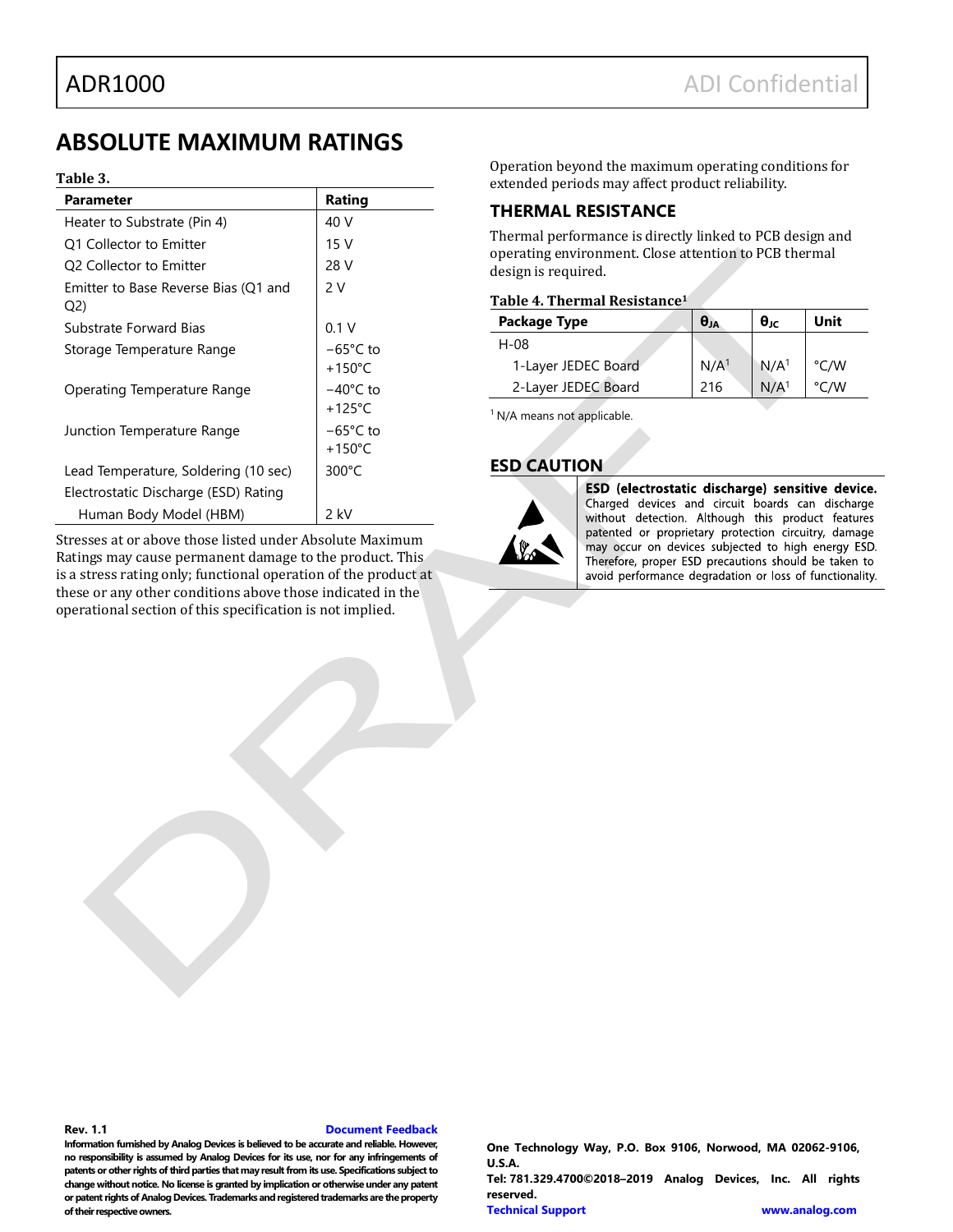## <span id="page-4-0"></span>**PIN CONFIGURATION AND FUNCTION DESCRIPTIONS**



*Figure 2. Pin Configuration* 

#### **Table 5. Pin Function Descriptions**

| <b>Pin</b> |                         |                                                                                                                                              |
|------------|-------------------------|----------------------------------------------------------------------------------------------------------------------------------------------|
| No.        | <b>Mnemonic</b>         | <b>Description</b>                                                                                                                           |
|            | $HTR+$                  | Heater Positive. HTR+ must have a higher positive value than HTR- (Pin 2) and $I_{ZSET}$ (Pin 4).                                            |
|            | $HTR -$                 | Heater Negative. HTR- must have a higher positive value than $I_{ZSET}$ (Pin 4) and must have equal or lower<br>potential than HTR+ (Pin 1). |
|            | <b>V</b> <sub>REF</sub> | Zener Positive. $V_{REF}$ must have a higher positive value than $I_{ZSET}$ (Pin 4).                                                         |
| 4          | <b>IZSET</b>            | Substrate and Zener Negative. Izset must have a higher positive value than GND (Pin 7).                                                      |
| 5          | $C_{O1}$                | Temperature Compensating Transistor Collector (Q1).                                                                                          |
| 6          | $B_{O2}$                | Temperature Sensing Transistor Base (Q2).                                                                                                    |
|            | <b>GND</b>              | Emitter of Sensing and Compensating Transistors.                                                                                             |
| 8          | C <sub>O2</sub>         | Collector of Sensing Transistor (Q2).                                                                                                        |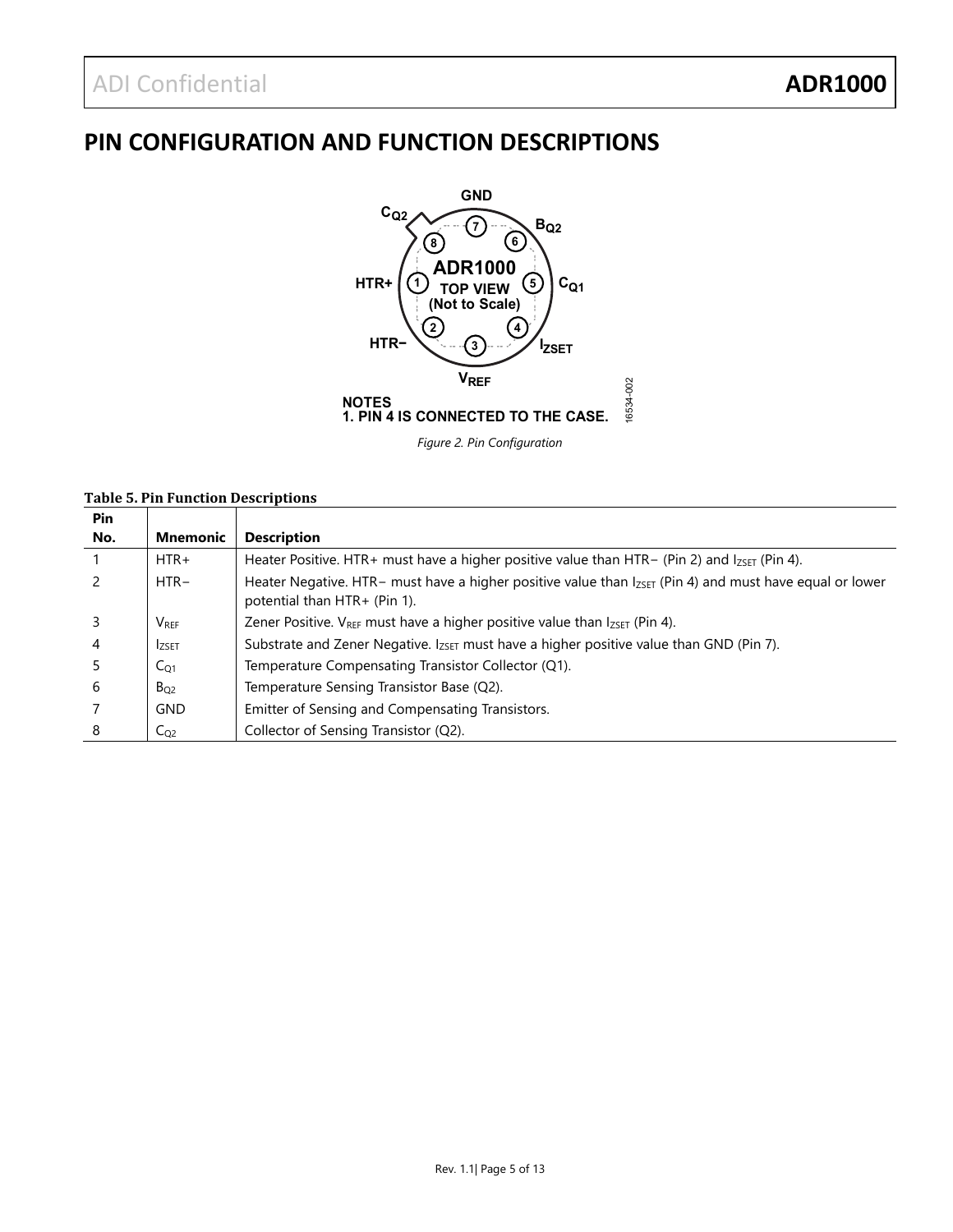## <span id="page-5-0"></span>**TYPICAL PERFORMANCE CHARACTERISTICS**



<span id="page-5-1"></span>*Figure 3. Noise Spectral Density vs. Frequency for Various IBZ1 with ICQ1 = 100 µA (Heater Inactive)*



<span id="page-5-2"></span>*Figure 4. Long-Term Drift vs. Elapsed Time, T<sub>SET</sub> = 75°C* 



*Figure 5. 0.1 Hz to 10 Hz Noise Peak to Peak, ICQ1 = 100 µA and IBZ1 = 5 mA*



<span id="page-5-3"></span>*75°C*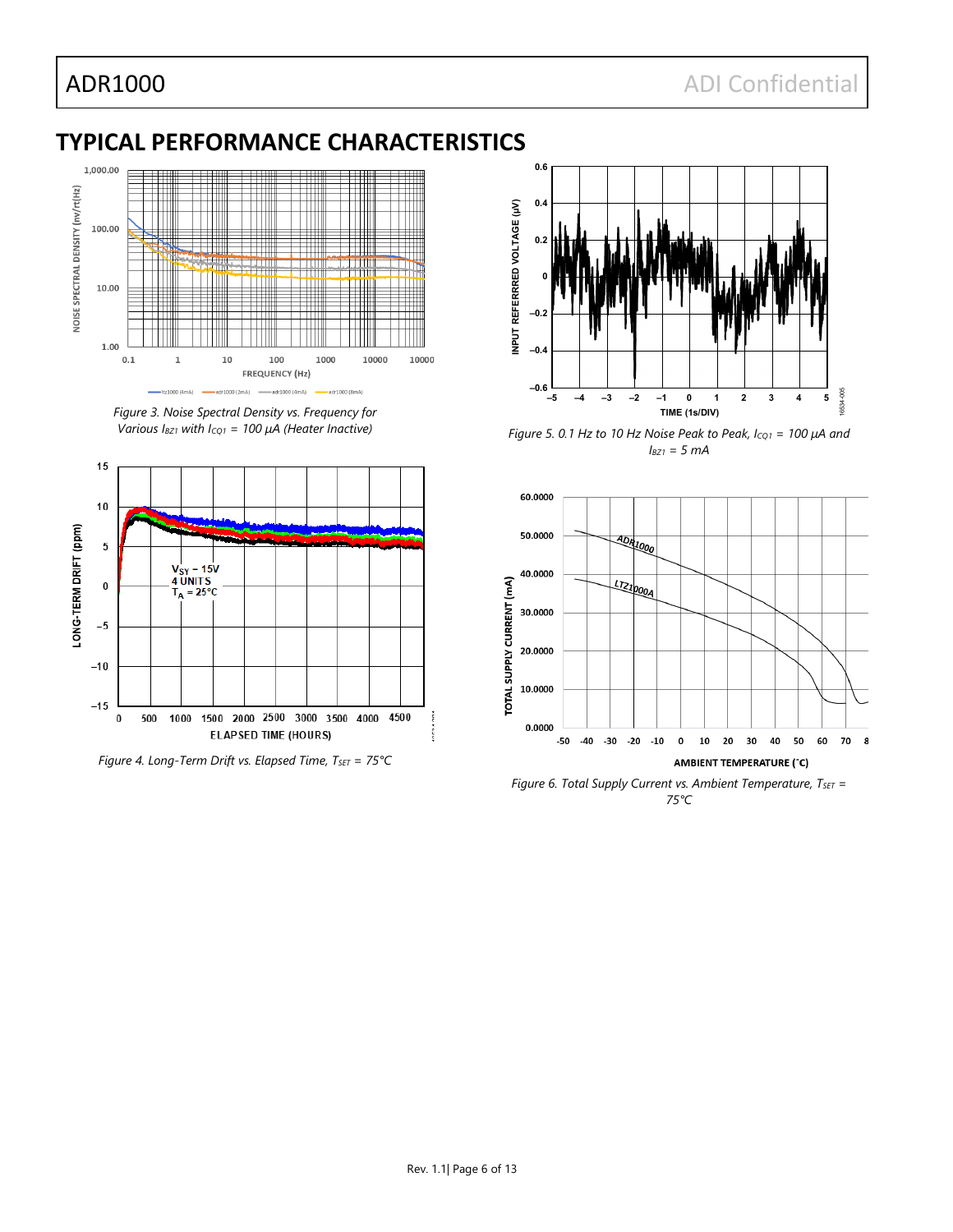## <span id="page-6-0"></span>**THEORY OF OPERATION**

The ADR1000 consists of a buried Zener diode, a temperature compensating transistor, a temperature sensing transistor, and a heater resistor. The output reference voltage ( $V_{REF}$ ) is formed by summing the buried Zener diode voltage ( $V<sub>BZ1</sub>$ ) and a temperature compensating transistor base emitter voltage ( $V_{BEQ1}$ ), where the Zener diode temperature coefficient is approximately +2 mV/°C, and the transistor  $V_{BE}$  temperature coefficient is approximately −2 mV/°C. Referring to Figure 8, an external op amp (U3), in combination with an external resistor (R1), is used to set the Zener operating current as follows:

$$
R1 = \underbrace{0.658V - 0.0022*T}_{Iz} - 7\Omega
$$

T = heated chip temperature Iz = desired Zener current

 $0.658V = Q1$  vbe at  $0^{\circ}C$ 

7Ω = bulk resistance to zener anode

With  $T = 70^{\circ}$ C, and  $Iz = 4$ mA:

$$
R1 = \frac{0.658V - 0.002 \cdot 70}{1z} - 7\Omega = 129.5\Omega
$$

Note that because the 7Ω bulk resistance (R0 in Figure 1) schematically appears under Q1 base, it must be included in the calculation of Iz. The primary performance implication of the buried Zener operating current is output voltage noise. The ADR1000 can achieve a total output noise of 0.14 ppm  $(0.9 \text{ uV p-p})$  in the 0.1-10Hz frequency band when  $I<sub>BZ1</sub> = 5$  mA and  $I<sub>CO1</sub> = 100$   $\mu$ A, with the dominant noise source being the Zener diode. Increasing the current in the Zener  $(I<sub>BZ1</sub>)$  reduces the reference noise by the inverse square root of Zener current. Zener bias current above 8mA is not very practical as power dissipation limits maximum ambient temperature. The ADR1000 applications circuit output noise spectral density has been measured over a range of Zener set currents (se[e Figure 3\)](#page-5-1). The ADR1000 LTD is characterized at a Zener current of IBZ1 = 5 mA and a Q1 current of  $I_{CQ1}$  = 100  $\mu$ A, and results are shown in [Figure 4.](#page-5-2)

### <span id="page-6-1"></span>**SETTING THE OPERATING TEMPERATURE**

The ADR1000 can regulate chip operating temperature to within a few millidegrees over a 100°C ambient temperature change. This means if the unheated reference temperature coefficient is 20 ppm/°C then the theoretical heated temperature coefficient is well below 0.1 ppm/°C. Refer to the ["Avoiding Thermocouple Errors"](#page-9-2) section to see why this performance is difficult to achieve in a practical circuit. The  $V_{BE}$  of Q2 is compared to a divided down copy of the 6.62 V reference voltage (see Figure 8). The 13 kΩ:1 kΩ divider sets the  $V_{BE}$  of the Q2 at around 474 mV. At room temperature, a  $V_{BE}$  of 474 mV does not provide enough collector current to satisfy the condition that the input terminals of U2 must be equal to within a few hundred microvolts, and thus, the noninverting input of U2 is pulled up until its inputs clamp or until its noninverting terminal hits V<sub>REF</sub>. The voltage difference between the two inputs of U2 causes the output of U2 to pull up, raising the power dissipated in the on-chip heater. Because the transistor base emitter voltage has a negative temperature coefficient, the collector current of Q2 increases as the chip temperature rises, causing the op amp inputs to move closer together until the voltage drop across R3 satisfies the loop. The temperature at which the thermal loop is satisfied is the chip set temperature ( $T_{\text{SET}}$ ).

[Figure 6](#page-5-3) shows the ADR1000 and LTZ1000A total supply current vs. the ambient temperature. Notice that the heater current has a square root dependence on the difference between the ambient temperature and the set temperature because the power dissipated in the heater is proportional to the square of the current. When the ambient temperature reaches the set temperature, the current in the heater goes to zero, and the chip temperature is no longer regulated.

With the values shown in Figure 8, a set temperature of 75°C is programmed. Set temperature is relatively easy to change in accordance with the maximum expected ambient temperature, plus 15°C of margin. Table 6 shows a list of recommended values used to vary the set temperature in 5°C increments.

### <span id="page-6-2"></span>**THERMAL RESISTANCE**

The ADR1000 uses a specialized epoxy die attachment to maximize the thermal isolation that reduces the power consumption required to achieve a given set temperature. At an ambient temperature of 10°C, the heater power consumption is approximately 35 mA<sup>2</sup> × 242  $\Omega$  = 300 mW, assuming that the heater supply current is the total supply current minus 5 mA for the Zener current and other components on the PCB (se[e Figure 6\)](#page-5-3). For 300 mW dissipation in the heater, the internal temperature of the ADR1000 is elevated by 65°C, yielding a 216°C/W junction to ambient thermal impedance  $(\theta_{IA})$ .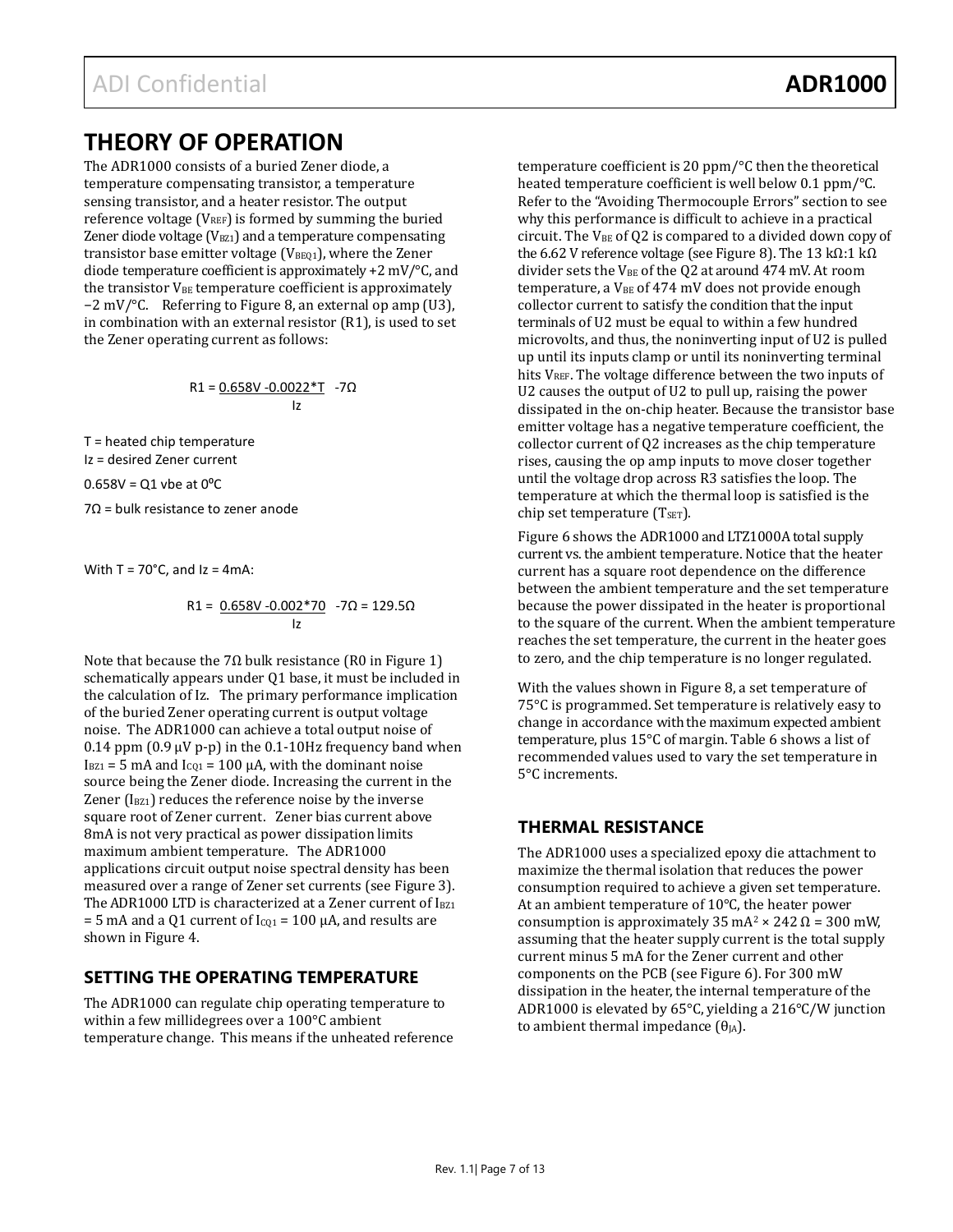| Table of Recommended Tardeb for Tarying the bet remperature in 8 Therements<br>Estimate Set Temperature (°C) | $R5$ (k $\Omega$ )<br>$R4(\Omega)$ |  | $V_{BEQ2}$ (mV) |  |
|--------------------------------------------------------------------------------------------------------------|------------------------------------|--|-----------------|--|
| -80                                                                                                          | $13k + 316$                        |  | 464             |  |
| 75                                                                                                           | 13k                                |  | 474             |  |
| 70                                                                                                           | $13 k - 316$                       |  | 484             |  |
| 65                                                                                                           | $13 k - 632$                       |  | 494             |  |

**Table 6. Recommended Values for Varying the Set Temperature in 5° Increments**

#### <span id="page-7-0"></span>**HEATER HEADROOM CONSIDERATIONS**

When colder ambient temperatures are combined with higher set temperatures, ensure that the heater drive NPN transistor  $(Q<sub>HTR</sub>)$  does not approach the manufacturer specified  $V_{CE$  (SAT).  $V_{CE}$  (SAT) is the minimum collector emitter voltage for which a transistor base and collector terminals can sustain a large impedance. For example, at −40°C, the heater current is approximately 45 mA, which when multiplied by the 242  $\Omega$  heater resistance raises Pin 1 (HTR+) to 10.9 V. When the positive supply voltage  $(V+)$  is set at 15 V, this leaves 4.1 V headroom for QHTR. If characterization shows a marked increase in the temperature coefficient of the ADR1000 at lower ambient temperatures, the most likely culprit is not enough headroom for  $Q_{\text{HTR}}$ . This issue can be solved by either increasing V+ or by choosing a lower chip set temperature to reduce Trise. The following formula can be used to estimate minimum heater supply voltage:

Vmin= SQRT(Trise/(RTH\*RH))\*RH + VBEQHTR + IBQHTR\*1kΩ +ADA4084(Vout)

Trise = Tchip-Tambient

RTH = Package Thermal Resistance ( $216^{\circ}/W$ )

RH = 240Ω

VBEQHTR=900mV[1](#page-7-1)

IBQHTR\*1kΩ = (SQRT(Trise/(RTH\*RH))/<sup>1</sup>β)\*1kΩ

ADA4084(Vout)=Positive Headroom Limitation=1V

<span id="page-7-1"></span>Fig 7 shows a plot of Vmin vs. Required TRISE.



*Figure 7: Minimum Supply Voltage vs. Required Trise*

### **CHOOSING EXTERNAL OPAMPS**

The ADR4084 dual opamp is used with the ADR1000 evaluation board because it has a common mode range that includes ground on a single supply, and because the output swings rail-to-rail. Ground sensing inputs ensure proper startup when input signals are both close to zero volts. Post startup, the ADA4084 common mode sits at around 480mV. Rail-to-rail output swing ensures the heater voltage can be driven from zero to within one volt of the positive supply. One additional requirement is that the opamp not swing to exactly zero volts during startup, which creates a stable operating point of zero volts on the reference output. Because the ADA4084 is a bipolar amplifier, its negative output swing is limited by the typical Vol specification of 50mV, preventing the amplifier output from reaching true ground.

A common question is: "how do opamp parameters like offset and noise effect performance of the ADR1000 applications circuit?" Other than proper startup, most opamps have little to no effect on the ADR1000 reference specification. Referring to Figure 8, Q1 runs at a gain of approximately 230, which looks like an additional gain stage in between the zener reference and the amplifier. This stage effectively attenuates any noise or offset contribution by 230:1.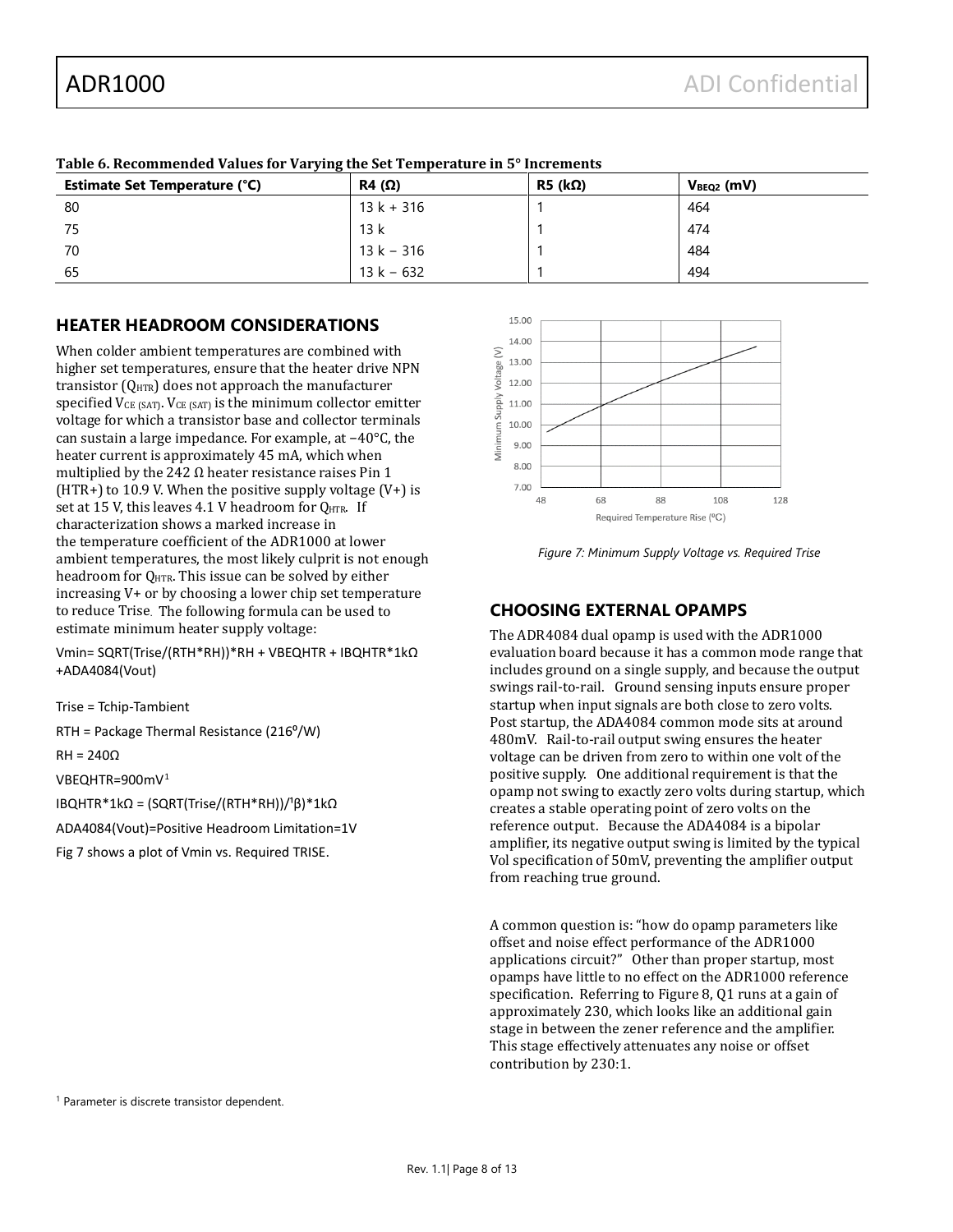#### **CHOOSING EXTERNAL RESISTORS**

Although the ADR1000 schematic reduces the external resistance sensitivity by 200 or more, care must be taken in selecting certain components. For example, if a resistor exhibited 200ppm long term drift, that would affect the reference output by only 1ppm- in absolute terms a small

| Table 7. Application Circuit Resistor Attenuation Factors |  |  |  |
|-----------------------------------------------------------|--|--|--|
|-----------------------------------------------------------|--|--|--|

| Component      | <b>Attenuation Factor</b>                                |
|----------------|----------------------------------------------------------|
| R <sub>1</sub> | 340:1                                                    |
| R <sub>2</sub> | 230:1                                                    |
| R <sub>3</sub> | 3900:1 $@$ unheated<br>$TC=20$ ppm/ $\degree$ C (Iz=5mA) |
| R4, R5         | 208:1 @ unheated $TC=20$ ppm/ $\degree$ C<br>$(Iz=5mA)$  |

For example, if R1 has a tempco of 10ppm/<sup>o</sup>C, it will cause the Vref tempco to vary by  $10/340 = 0.03$ ppm/°C. Also, if

R1 exhibits a long term drift of 40ppm, it will cause 40/340 = 0.12ppm change in reference voltage.

The note on R4 and R5 is because they thermostatically control IC temperature, so the unheated drift of the reference loop is material. As much as possible, R4 and R5 tempcos should track to prevent any dependence of the die set temperature on ambient temperature.

value but significant compared to the relative stability of the ADR1000. Resistors R1, R2, R4 and R5 should me metal foil, wire wound, or precision thin film to minimize noise, long term stability, and temperature drift. Table 7 shows the ratio of resistor change to reference voltage change.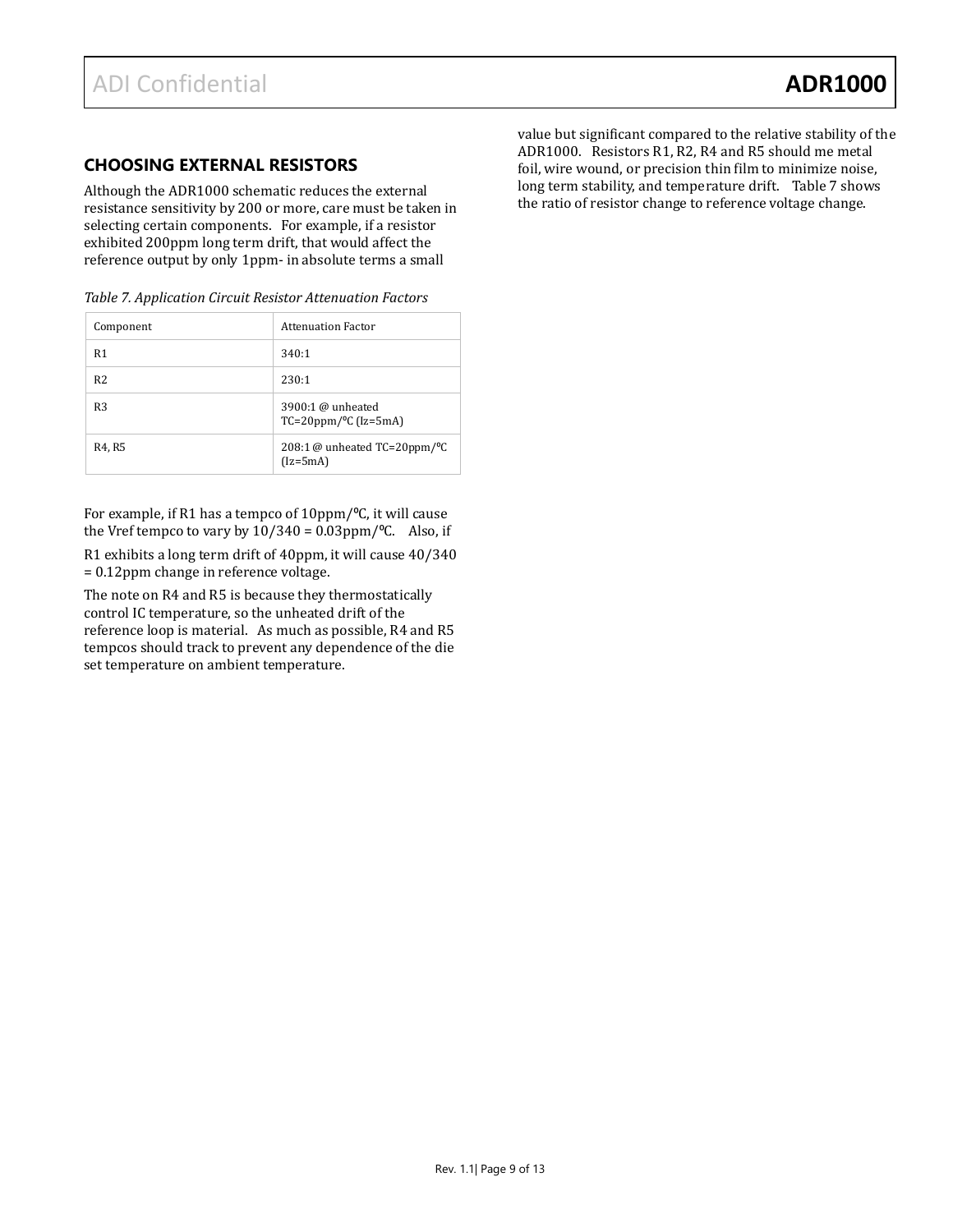## <span id="page-9-0"></span>**APPLICATIONS INFORMATION**

#### <span id="page-9-1"></span>**BASIC CONNECTION**

[Figure 8](#page-10-0) shows the recommend typical connection diagram for using the ADR1000. In addition, this is the circuit configuration used during the evaluation of the ADR1000. Resistors R4 and R5 are precision resistors.

#### <span id="page-9-2"></span>**AVOIDING THERMOCOUPLE ERRORS**

Thermocouples are voltage offsets that occur whenever two dissimilar metals form a junction. For example, the TO-99 package leads are made of Kovar and must be soldered to a copper trace in a PCB design. Kovar copper junctions are known to cause thermocouple errors of 35  $\mu$ V/°C, which is 50 times the theoretical temperature coefficient of the ADR1000. Thermocouple errors can be avoided by ensuring that critical pins always see the same temperature. In [Figure](#page-10-0)  [8,](#page-10-0) the reference voltage is taken from Pin 7 (GND) and Pin 3 (VREF) of the ADR1000. Therefore, ensure that there are no extraneous heat sources to cause a thermal gradient between these two pins. It is also recommended to use air caps over the ADR1000, as well as the temperature set resistors, R4 and R5, to prevent air currents from disturbing these leads. Because the TO-99 package is a through-hole package, even the portion of the leads that protrudes to the underside of the board must be capped for optimal stability over time and temperature. Board cutouts can isolate unwanted heat sources from the ADR1000. It is also recommended that the temperature set divider resistors, R4 and R5, are wire wound or metal film to minimize temperature drift and thermocouple errors. Table 8 shows the effect of thermal EMF in component leads, with the attenuation factor calculated for each, and overall reference

drift in ppm/<sup>o</sup>C. Note that the most sensitive component is the ADR1000 itself, followed by R5 and R1. The  $10\mu$ V/<sup>o</sup>C number assumed is a conservative worse case value. Metal foil resistors will have much lower thermal EMF.

| Table 8: External Component Thermocouple Attenuation |  |  |  |  |
|------------------------------------------------------|--|--|--|--|
| Factors                                              |  |  |  |  |

| Componen       | Attenuation                         | Sensitivit           | Sensitivity                  |  |
|----------------|-------------------------------------|----------------------|------------------------------|--|
| t              | Factor                              | $y(\mu V)$           | (ppm)                        |  |
| ADR1000        | $10 \mu V / {}^{o}C^{*}1$           | $35 \mu V$ /°C       | $5.3$ ppm/ $^{\circ}$ C      |  |
| R1             | $10 \mu V / {}^{\circ}C^*0.03$<br>3 | $0.33 \mu V$ /°<br>C | $0.05$ ppm/°C                |  |
| R <sub>2</sub> | $10 \mu V / {}^{o}C^{*}0.00$        | $0.05 \mu V$ /°      | $0.008$ ppm/ $^{\circ}$      |  |
|                | 5                                   | C                    | C                            |  |
| R3             | $10 \mu V / {}^{o}C^{*}0.00$        | 0.01                 | $0.002$ ppm/ $^{\circ}$      |  |
|                | 1                                   | µV/°C                | C                            |  |
| R4             | $10 \mu V / {}^{o}C^{*}0.01$        | $0.1 \mu V$ /°C      | $0.015$ ppm/ $^{\circ}$<br>C |  |
| R5             | $10 \mu V / {}^{o}C^{*}0.15$        | $1.5 \mu V$ /°C      | $0.23$ ppm/ $\degree$ C      |  |
| R8             | $10 \mu V / {}^{o}C^{*}0.00$        | 0.01                 | $0.002$ ppm/ $^{\circ}$      |  |
|                | 1                                   | μV/°C                | C                            |  |

**Rev. 1.1 [Document Feedback](https://form.analog.com/Form_Pages/feedback/documentfeedback.aspx?doc=ADR1000.pdf&product=ADR1000&rev=SpA)**

**Information furnished by Analog Devices is believed to be accurate and reliable. However, no responsibility is assumed by Analog Devices for its use, nor for any infringements of patents or other rights of third parties that may result from its use. Specifications subject to change without notice. No license is granted by implication or otherwise under any patent or patent rights of Analog Devices. Trademarks and registered trademarks are the property of their respective owners.**

**One Technology Way, P.O. Box 9106, Norwood, MA 02062-9106, U.S.A. Tel: 781.329.4700©2018–2019 Analog Devices, Inc. All rights reserved. [Technical Support](http://www.analog.com/en/content/technical_support_page/fca.html) [www.analog.com](http://www.analog.com/)**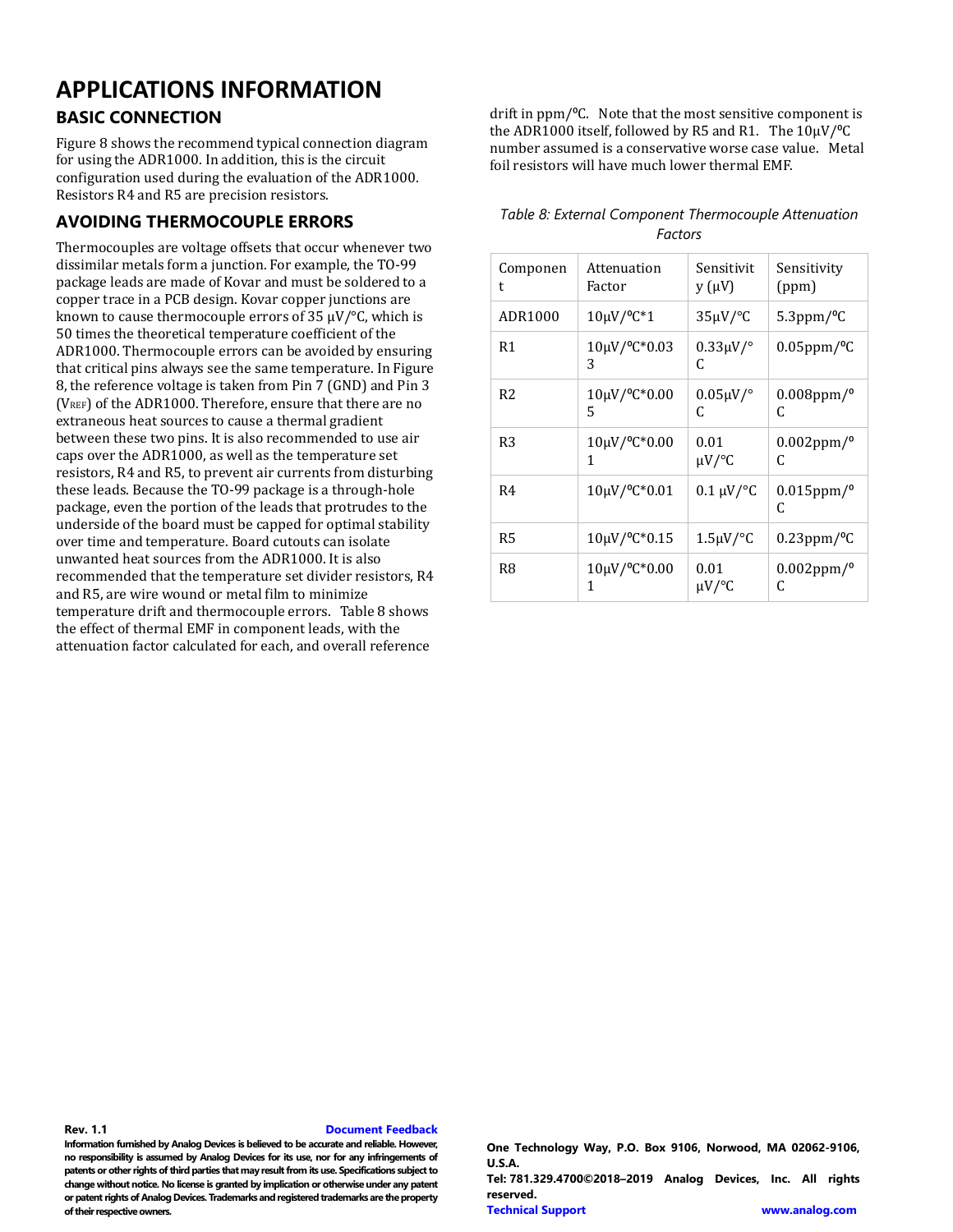## ADI Confidential **ADR1000**



<span id="page-10-0"></span>*Figure 8. Typical Connection Diagram*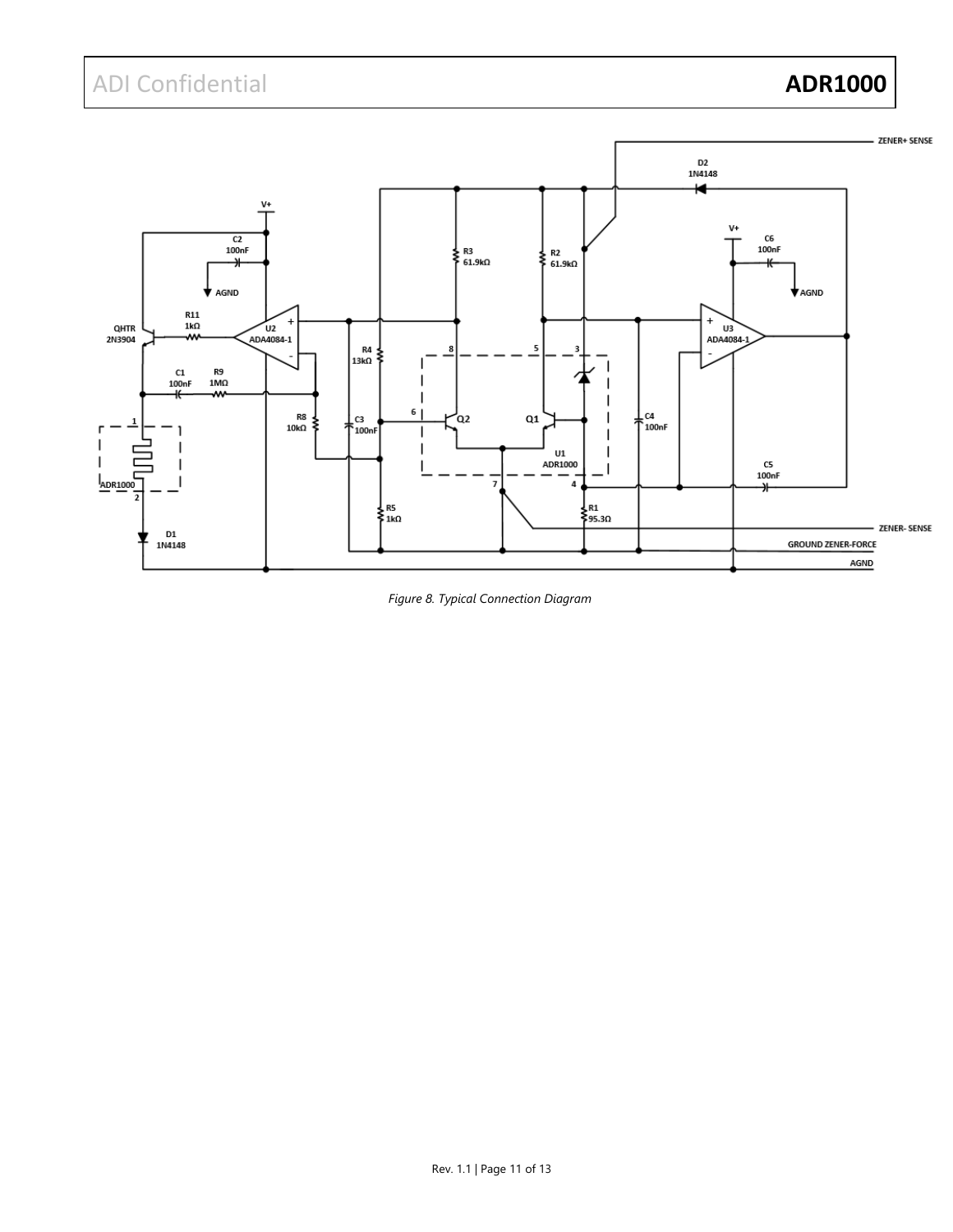## <span id="page-11-0"></span>**OUTLINE DIMENSIONS**



#### <span id="page-11-1"></span>**ORDERING GUIDE**

| Model <sup>1</sup> | <b>Temperature Range</b>            | <b>Package Description</b>         | <b>Package Option</b> | Ordering Quantity |
|--------------------|-------------------------------------|------------------------------------|-----------------------|-------------------|
| ADR1000AHZ         | $-40^{\circ}$ C to $+125^{\circ}$ C | 8-Pin Metal Header Package [TO-99] | H-08                  | 100               |

<span id="page-11-2"></span> $1 Z =$  RoHS Compliant Part.

**©2020–2021 Analog Devices, Inc. All rights reserved. Trademarks registered trademarks are the property of their respective** 



www.analog.com